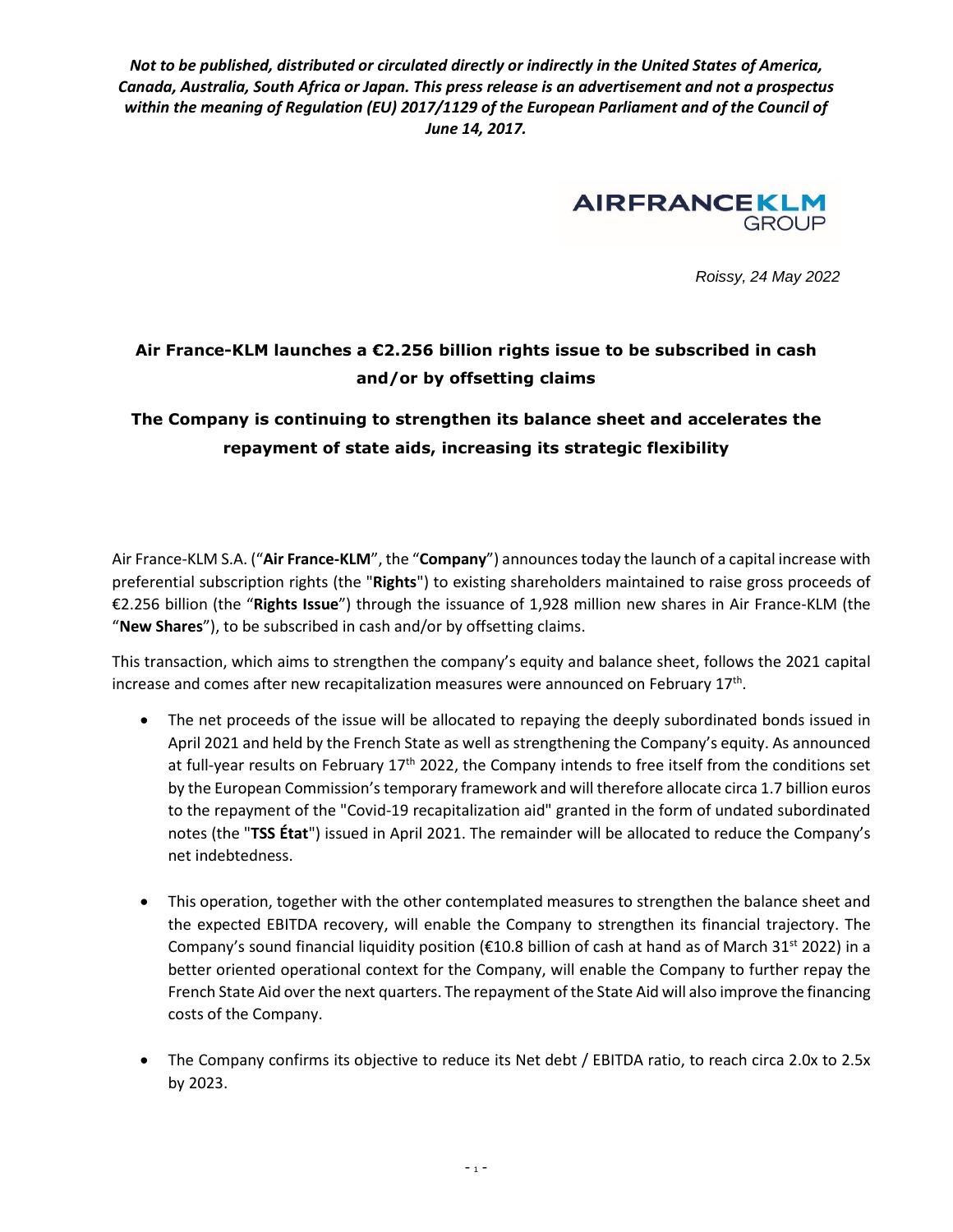- The French State, Air France-KLM's largest shareholder (28.6%), has informed the Company of its intention to participate in the Rights Issue, so that its post-transaction shareholding remains unchanged. This subscription, should it occur, would be completed through offsetting claims held by the French State in respect of the deeply subordinated notes (TSS Etat) issued in April 2021 for an amount of circa 645 million euro.
- The Dutch State has informed the Company that it intends to exercise its rights in proportion to its current shareholding in order for its shareholding to remain unchanged post Rights Issue, subject to obtaining the necessary approvals from the Dutch Parliament. In order to receive these necessary approvals in a timely manner, the Dutch State is also dependent on the timetable of the Dutch parliament.
- The transaction will enable CMA CGM to become a new reference shareholder and an exclusive strategic partner for the cargo business, as announced on May  $18<sup>th</sup>$ . CMA CGM has committed to subscribe to the transaction for a maximum amount of €400 million (including the acquisition of Rights) and in such a way that its total shareholding does not exceed 9% of the Company's resulting share capital.
- China Eastern Airlines and Delta Air Lines have committed to participate in the Rights Issue on a cash neutral basis by subscribing to new shares through the sale of part of their Rights, using the net proceeds from selling Rights to CMA CGM.

**Benjamin Smith, CEO of Air France – KLM**, has stated that "*The operation we are launching today is the result of the work we have been doing for several months to consolidate our balance sheet, strengthen our financial autonomy and regain strategic and operational flexibility. As the recovery continues and our economic performance recovers, in particular thanks to our ambitious transformation plan and the structural benefits it continues to deliver, we want to be in a position to seize any opportunity in a changing aviation sector and to be able to accelerate our environmental commitments. I would like to thank our main shareholders for their renewed support in this operation, and I am also delighted to welcome CMA CGM to our capital, as a new reference shareholder and industrial partner in our cargo activities."*

## **Key terms and rationale of the transaction:**

- Subscription price:  $€1.17$  per new share
- Subscription parity: 3 new shares per 1 existing share
- Theoretical value of the preferential subscription right: €2.345
- Preferential subscription rights trading period: from 25 May 2022 to 7 June 2022, inclusive
- Subscription period: from 27 May 2022 to 9 June 2022, inclusive
- Subscription commitments: €359,923,919 i.e. 15.96% of the total amount of the transaction (excluding the French State and the Dutch State intentions)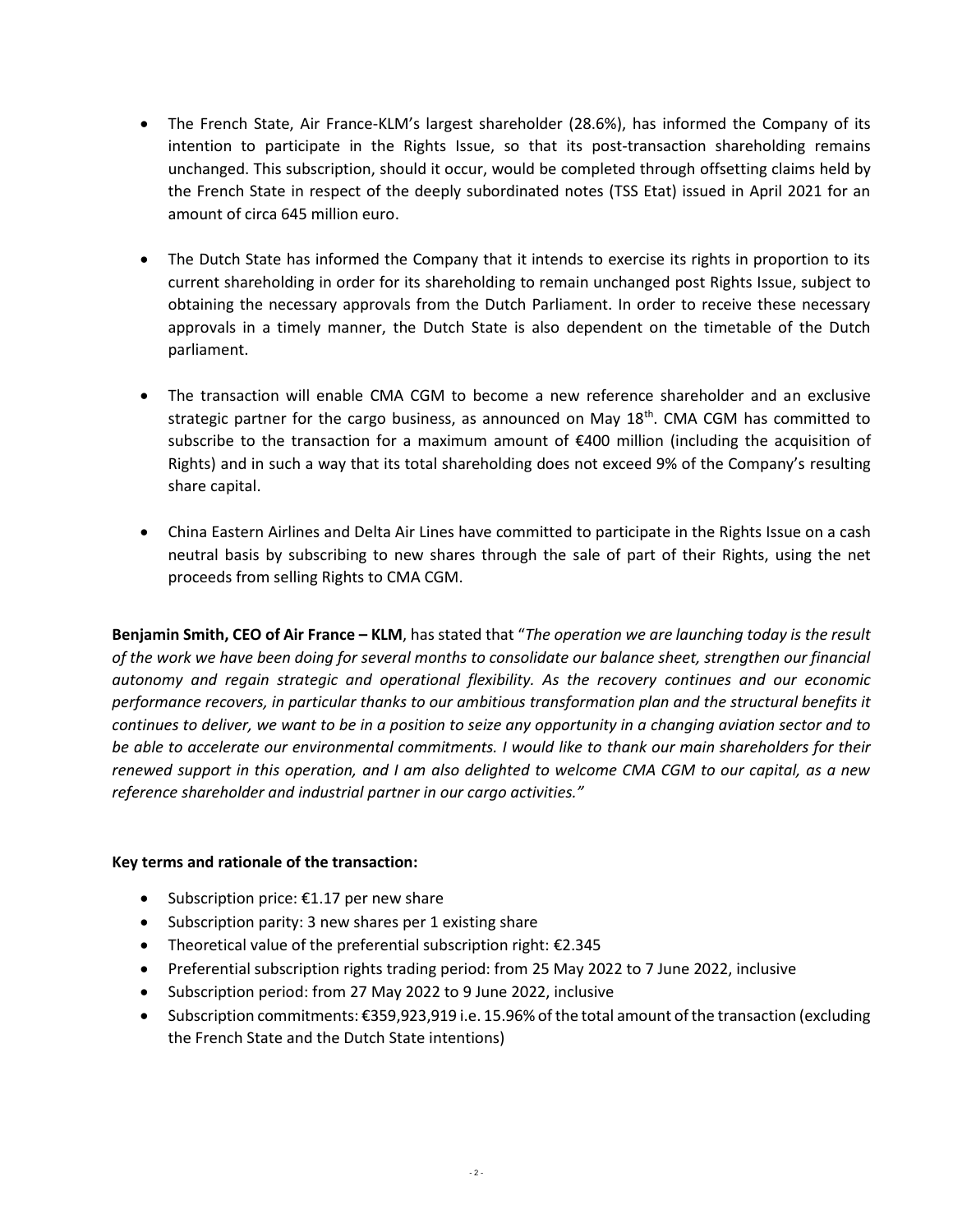The Rights Issue will be carried out with preservation of shareholders' preferential subscription rights, pursuant to the 20<sup>th</sup> resolution of the combined general meeting of the Company's shareholders of 26 May 2021, and will result in the issuance of 1,927,902,102 New Shares at a subscription price of €1.17 per share (i.e., a nominal value of €1, plus an issue premium of €0.17), to be fully paid up upon subscription, representing gross proceeds, including the issue premium, of €2,255,645,459.34.

Holders of existing ordinary shares of the Company (the "**Shares**") recorded on their accounts as of the end of the accounting day on 24 May 2022 will be entitled to receive Rights which will be detached from the underlying Shares on 25 May 2022. Existing Shares of the Company will therefore trade ex-right from 25 May, 2022. Each existing Share of the Company will entitle its holder to receive one (1) Right. 1 Right will entitle their holders to subscribe for 3 New Shares on an irreducible basis (*à titre irréductible*), at a subscription price of €1.17 per Share.

Subscriptions on a reducible basis (*à titre réductible*) will be accepted. Any New Shares not subscribed by subscriptions on an irreducible basis (*à titre irréductible*) will be distributed and allocated to the holders of the Rights having submitted additional subscription orders on a reducible basis (*à titre réductible*) subject to reduction in the event of oversubscription.

Based on the closing price of Air France-KLM stock on the regulated market of Euronext in Paris on 20 May 2022, i.e., €4.296, the theoretical value of 1 Right is €2.345 and the theoretical value of the ex-right share is €1.951.

For information purposes, the subscription price for the New Shares of  $\epsilon$ 1.17 per share reflects a discount of 40% compared to the theoretical value of the Company's ex-right share price, calculated on the basis of closing price on 20 May 2022, and a discount of approximately 72.8% to this price.

These values do not presume either the value of the Rights during their trading period or the ex-right value of the Company's shares as recorded in the market.

The Rights Issue will be open to the public in France only.

## **Intentions and subscription commitments of the main shareholders and Directors**

The French State, Air France-KLM's largest shareholder (which holds 28.6% of the Company's share capital and 28.1% of the voting rights) as of the date of this press release, has informed the board of directors of Air France – KLM of its intention to participate on an irreducible basis up to the totality of its Rights, so that its shareholding after the completion of this Rights Issue remains unchanged. This subscription would be carried out by way of offsetting the deeply subordinated notes (TSS Etat) issued by the Company in April 2021. A part of the TSS Etat will also be reimbursed by a buyback following the completion of the Rights Issue.

The Dutch State (which holds 9.3% of the Company's share capital and 13.8% of the voting rights) has informed the Company that it intends to fully exercise its rights in proportion to its current shareholding in order for its shareholding post Rights Issue to remain unchanged, subject to obtaining the necessary approvals from the Dutch Parliament. In order to receive these necessary approvals in a timely manner, the Dutch State is also dependent on the timetable of the Dutch parliament.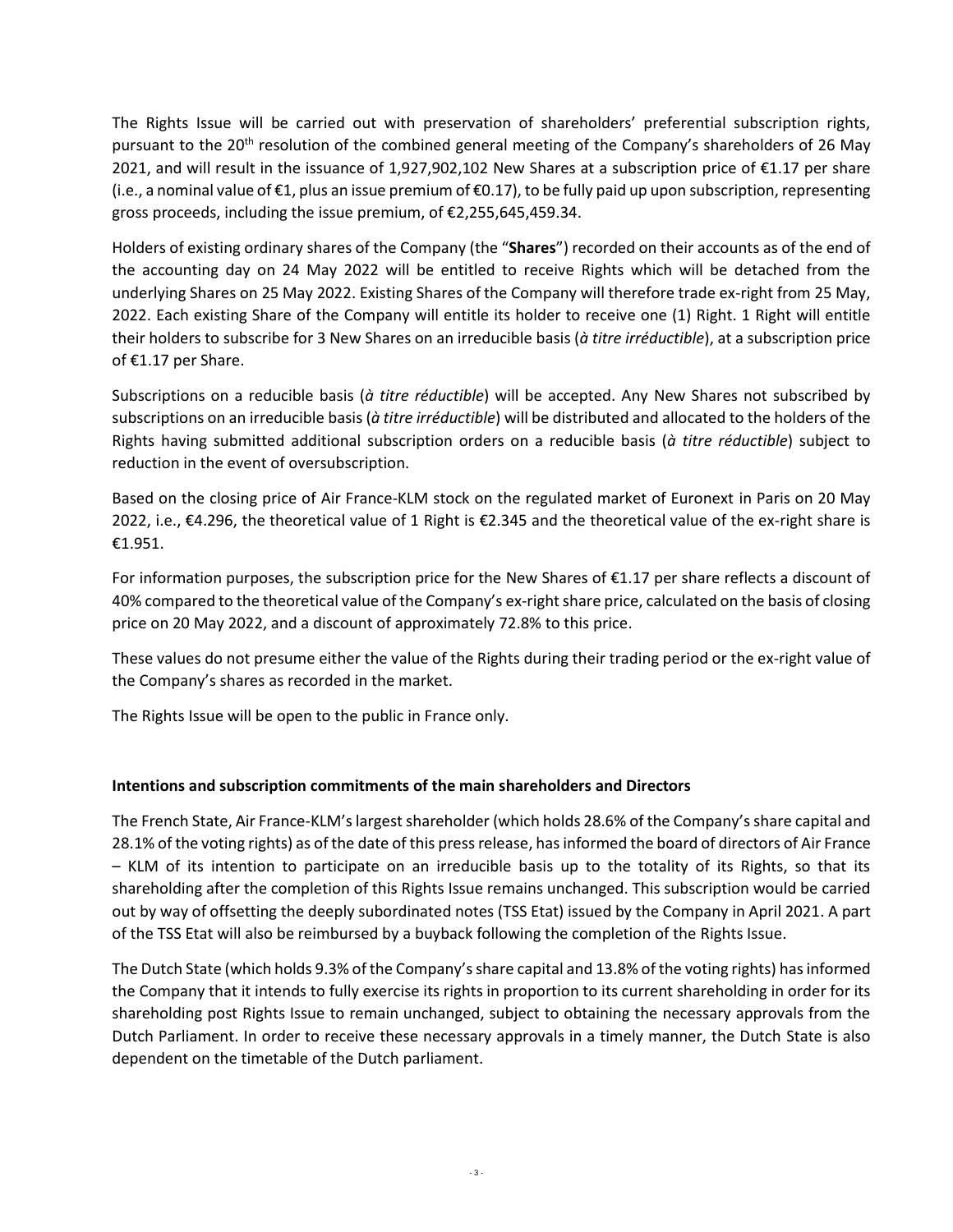CMA CGM has entered on 22 May 2022 into a rights sale and purchase agreement with Delta Air Lines, China Eastern Airlines and the FCPEs respectively, so as to acquire a total of 70,996,722 Rights, and has committed toward Air France-KLM to (i) exercise these rights and subscribe to the Rights Issue on a irreducible basis for an amount of €249,198,494.22 and to (ii) place a subscription order on a reducible basis for an additional number of up to 18,358,086 New Shares (or by exercising rights acquired in the market or off the market), the total corresponding to a maximum of 9% of the share capital after the Rights Issue. This subscription commitment is subject to the condition that the total sum of the subscription price of the aforementioned New Shares increased by the total price of the Rights acquired by CMA CGM does not exceed 400 million euros and with no prejudice of the reduction rate which will be applied to the reducible orders.

China Eastern Airlines, which holds 9.6% of the capital and 11.4% of voting rights of the Company, and Delta Air Lines, which holds 5.8% of the capital and 8.6% of the voting rights of the Company, have both committed to participate in the Rights Issue on a cash neutral basis through the sale of part of their Rights to the benefit of CMA CGM in a proportion allowing them to finance the exercise of the balance of their Rights by using the net proceeds of this sale (subject to rounding) for an aggregate amount representing €110,725,424.55.

The subscription commitments of CMA CGM (for the irreducible basis), Delta Air Lines and China Eastern Airlines described hereabove are referred to as the "**Subscription Commitments**".

The FCPEs, which hold 2.4% of the capital and 3.6% of the voting rights of the Company, have notified their intention to participate in the Rights Issue on a cash neutral basis through the sale of part of their Rights to the benefit of CMA CGM in a proportion allowing them to partially finance the exercise of the balance of their Rights by using the net proceeds of this sale.

The SPAAK (Stichting Piloten Aandelen Air France - KLM) which holds 1.7% of the capital and 2.5% of the voting rights of the Company, has notified their intention to participate in the Rights Issue on a cash neutral basis through the sale of part of its Rights in a proportion allowing them to finance the exercise of the balance of their Rights by using the net proceeds of this sale.

The Subscription Commitments total approximately €360 million and represent 15.96% of the amount of the Right Issue. The Subscription Commitments will respectively be terminated in the event the underwriting agreement entered into with the Underwriters (as such term is defined below) would itself be terminated. Moreover, the French State and the Dutch State have informed the Company that they intend to subscribe to the rights issue in proportion to their total respective number of Rights, representing an additional 37.94% to the amount of the rights issue.

## **Lock-up commitments**

Air France-KLM has agreed to a lock-up period starting on the date of the signing of the underwriting agreement and expiring 180 calendar days following the settlement and delivery date of the New Shares, subject to certain exceptions.

The French State, the Dutch State, China Eastern Airlines and Delta Airlines have entered into a lock-up agreement from the approval of the Prospectus by the AMF and until the expiration of a period of 90 calendar days following the date of settlement and delivery of the New Shares, subject to certain exceptions.

CMA CGM has agreed with the Company on a lock-up commitment as from the settlement-delivery of the New Shares until the expiry of a three-year period following this date, being specified that CMA CGM may sell a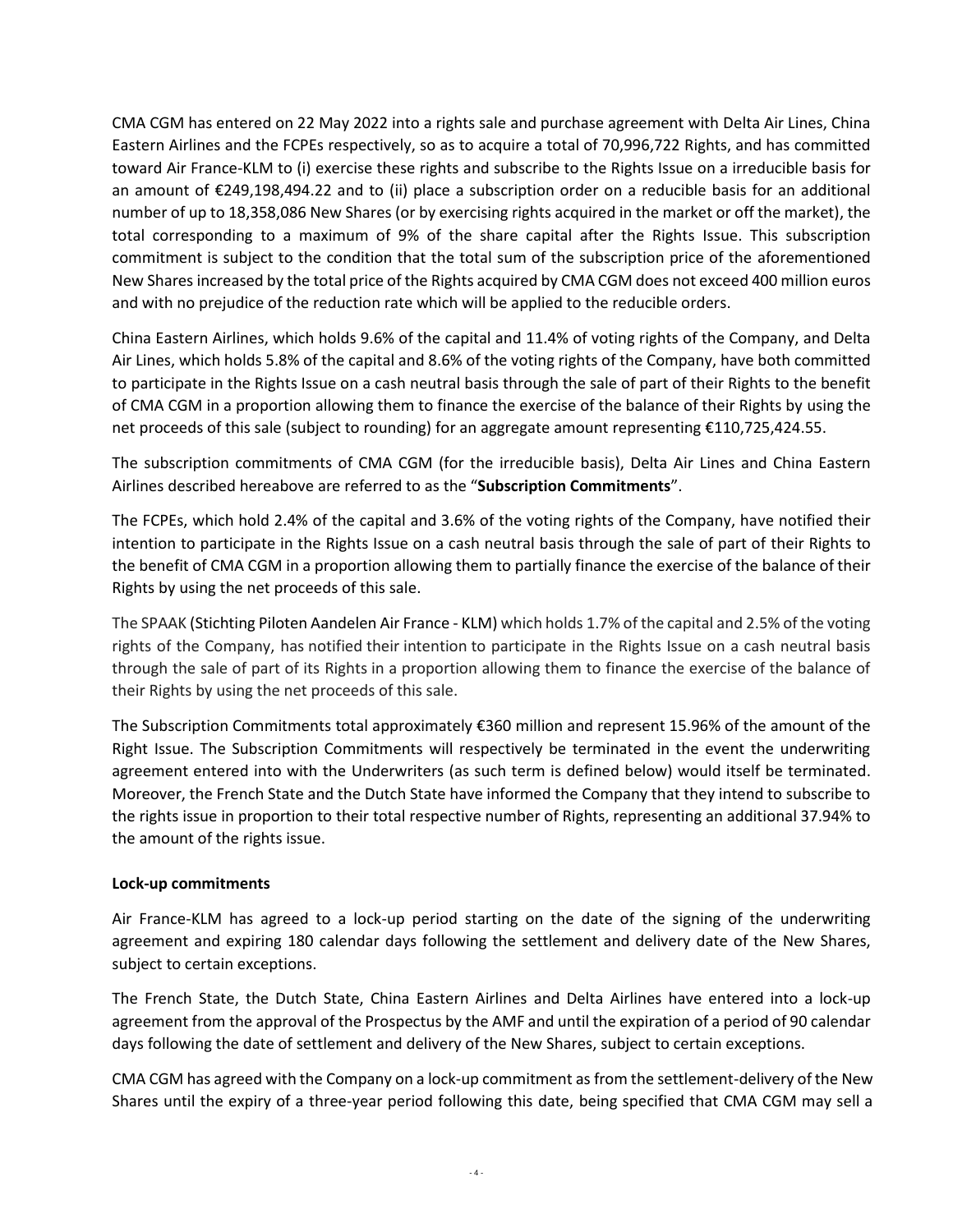maximum of 50% of the shares acquired in the context of the Rights Issue during an additional three-year period. This lock-up commitment will be terminated early if a firm and complete cooperation agreement in relation to air cargo is not concluded before December 1<sup>st</sup> 2022 or if such an agreement is terminated.

In addition, CMA CGM committed to a 10-year period to not acquire or subscribe to any shares issued by the Company, unless such acquisition does not lead to an increase of its stake in the share capital of the Company, subject to certain exceptions. The undertaking specifies that at the end of a period of 5 years from the settlement-delivery of the New Shares, the Board of Directors of the Company may modify this undertaking in order to allow CMA CGM to increase its shareholding in the Company.

Moreover, the major shareholders of Air France-KLM will support a resolution for the appointment of a representative of CMA CGM to the Board of Directors of Air France-KLM at the general shareholders' meeting to be held today.

#### **Dilution**

For illustrative purposes only, a shareholder holding 1% of the Company's share capital as of 24 May 2022, and not subscribing to the Rights Issue, would hold 0.25% of the Company's share capital on a non-diluted basis following the Rights Issue.

## **Underwriting**

The Rights Issue was subject to an underwriting agreement (the "**Underwriting Agreement**") entered into on 23 May 2022 between the Company and a syndicate of banks including Deutsche Bank, HSBC, Natixis, Crédit Agricole Corporate and Investment Bank and Société Générale acting as Joint Global Coordinators, Lead Managers and Joint Bookrunners (the "**Joint Global Coordinators**"), ABN AMRO Bank N.V., Banco Santander, S.A., Citigroup and Coöperatieve Rabobank U.A acting as Joint Bookrunners (the "**Joint Bookrunners**"), Crédit Industriel et Commercial S.A., MUFG Securities (Europe) N.V. and SMBC Bank EU AG acting as co-lead managers (the "**Co-Lead Managers**", and together with the Joint Global Coordinators and the Joint Bookrunners, the "**Underwriters**"). Under the terms of this Underwriting Agreement, the Underwriters have undertaken, jointly and without joint and several liability, to subscribe for New Shares not subscribed for at the end of the subscription period, in such a way that the Capital Increase, after taking into account the Subscription Commitments, (on an irreducible basis only), in cash up to a total amount of 359,923,918.77 euros, which represent 15.96% of the proposed issuance, is subscribed for in full. This agreement does not constitute a performance guarantee within the meaning of article L.225-145 of the French Commercial Code. This agreement may be terminated by the Global Coordinators on behalf of the Underwriters up to (and including) the settlement-delivery date, subject to certain conditions and in certain circumstances, in particular in the event of inaccuracy of the representations and warranties, failure by the Company to comply with one of its undertakings, non-fulfillment of the usual conditions precedent, a significant unfavorable change in the situation of the Company and its subsidiaries or the occurrence of national or international events. In the event of termination of the Underwriting Agreement in accordance with its provisions, the Rights Issue will then be cancelled.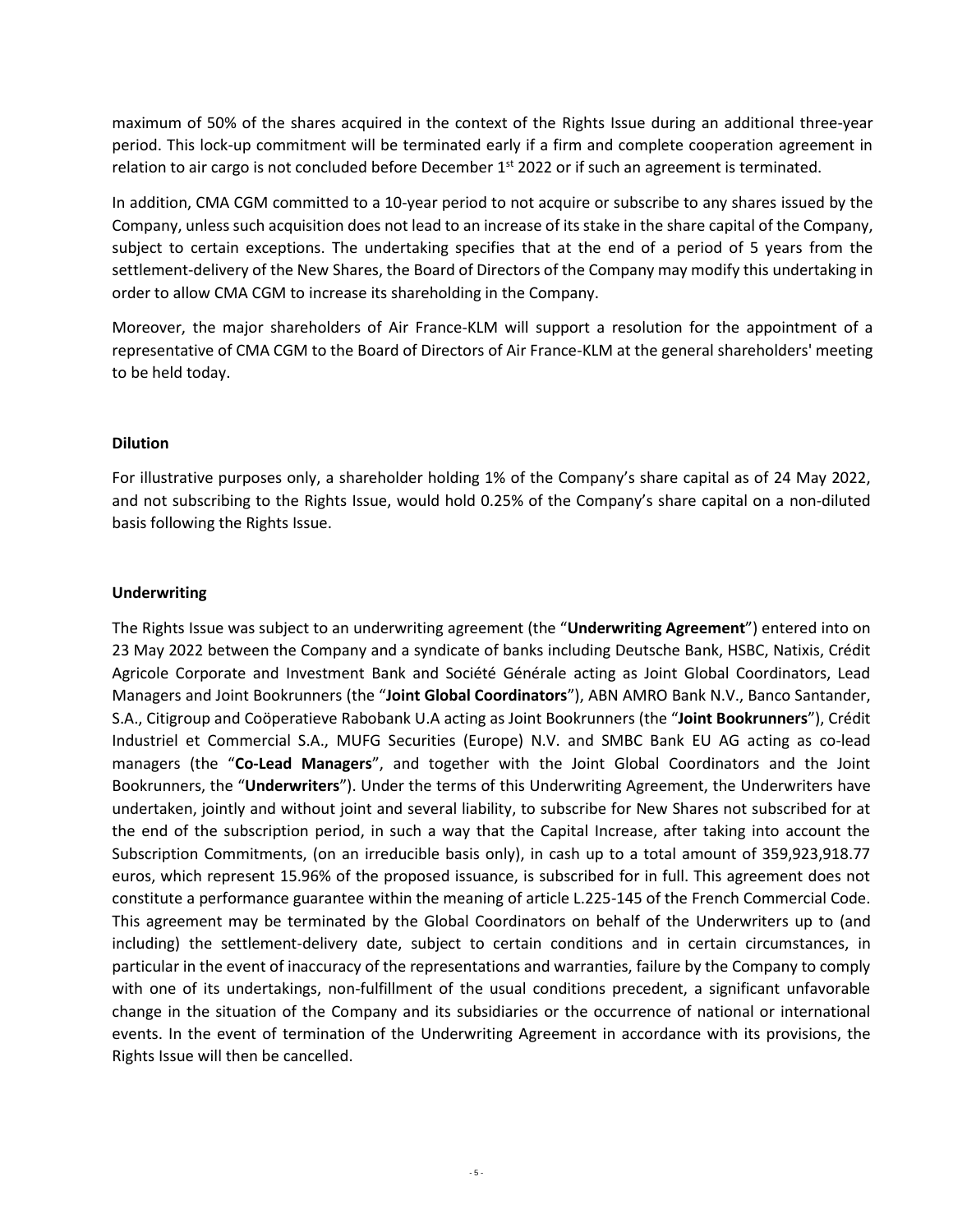#### **Indicative timetable of the Rights Issue**

The Rights will be detached on 25 May 2022 and traded on the regulated markets of Euronext in Paris ("**Euronext Paris**") under the ISIN code FR0014008ZE6 from 25 May 2022 until 7 June 2022 inclusive. Unexercised Rights will automatically lapse at the end of the subscription period, i.e., 9 June 2022 at the close of trading. The subscription period for the New Shares will run from 27 May 2022 until the close of trading on 9 June 2022. Results of the rights issue will be announced on 14 June 2022.

Settlement and delivery of the New Shares and commencement of trading on Euronext Paris and Euronext Amsterdam are expected to take place on 16 June 2022. The New Shares will immediately entitle their holders to receive dividends declared by the Company as from the date of issuance. They will be fully fungible with the Company's existing shares of the Company and will be traded on the same trading line under the same ISIN code FR0000031122.

#### **Risk factors**

Potential investors are also advised to consider carefully the risk factors described in chapter 3.1 "*Risk factors*" of the 2021 Universal Registration Document and chapter 2 "*Risk factors*" of the Securities Note. Should all or any part of these risk factors materialize, the Company's businesses, financials, results or ability to reach its guidance may be negatively affected and the value of the Company's shares may also be affected.

## **Availability of the Prospectus**

The prospectus (the "**Prospectus**") was approved by the French *Autorité des marchés financiers* (the "**AMF**") under number D.22-0236-A01 on 23 May 2022 and includes (i) the 2021 universal registration document (*document d'enregistrement universel*) of the Company filed with the AMF on 4 April 2022 under number D.22- 0236 (the "**2021 Universal Registration Document**"), the amendment to the 2021 universal registration document filed with the AMF on 23 May 2022 under number D.22-0236-A01, (iii) the securities note (*note d'opération)* dated 23 May 2022 (the "**Securities Note**"), and (iv) the summary of the Prospectus (included in the Securities Note).

The Prospectus is available on the websites of the AMF [\(www.amf-france.org\)](http://www.amf-france.org/) and the Company (www. airfranceklm.com). Copies of the Prospectus will be made available free of charge at the Company's headquarters, located at 2, rue Robert Esnault-Pelterie, 75007 Paris, France.

Potential investors are advised to read the Prospectus before making an investment decision in order to fully understand the potential risks and rewards associated with the decision to invest in the securities. The approval of the Prospectus by the AMF should not be understood as an endorsement of the securities offered or admitted to trading on a regulated market.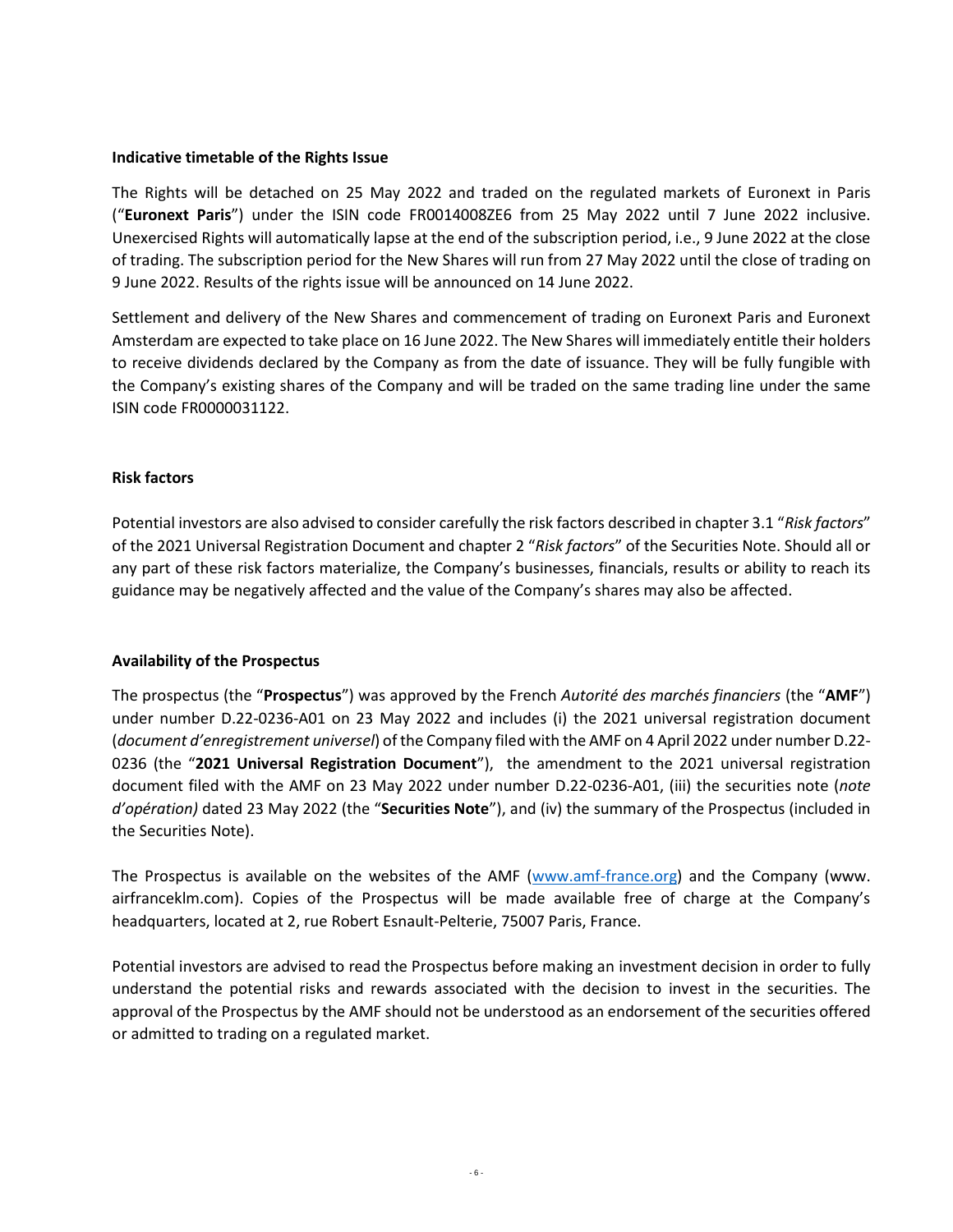A conference call hosted by Mr. Smith (CEO) and Mr. Zaat (CFO) will be held on May 24, 2022 at 08.15 am CET.

To connect to the conference call, please dial: France: Local +33 (0)1 70 73 03 39 Netherlands: Local +31 (0)20 703 8218 UK: Local +44 (0)330 165 4012 US: Local +1 323-701-0160

Confirmation code: 1131773

## **Investor Relations**

[frkahane@airfranceklm.com](mailto:olgall@airfranceklm.com) [michiel.klinkers@klm.com](mailto:michiel.klinkers@klm.com)  Website: [www.airfranceklm.com](http://www.airfranceklm.com/)

**Frédéric Kahane Michiel Klinkers** 33 1 49 89 52 59 +33 1 49 89 52 60

- 7 -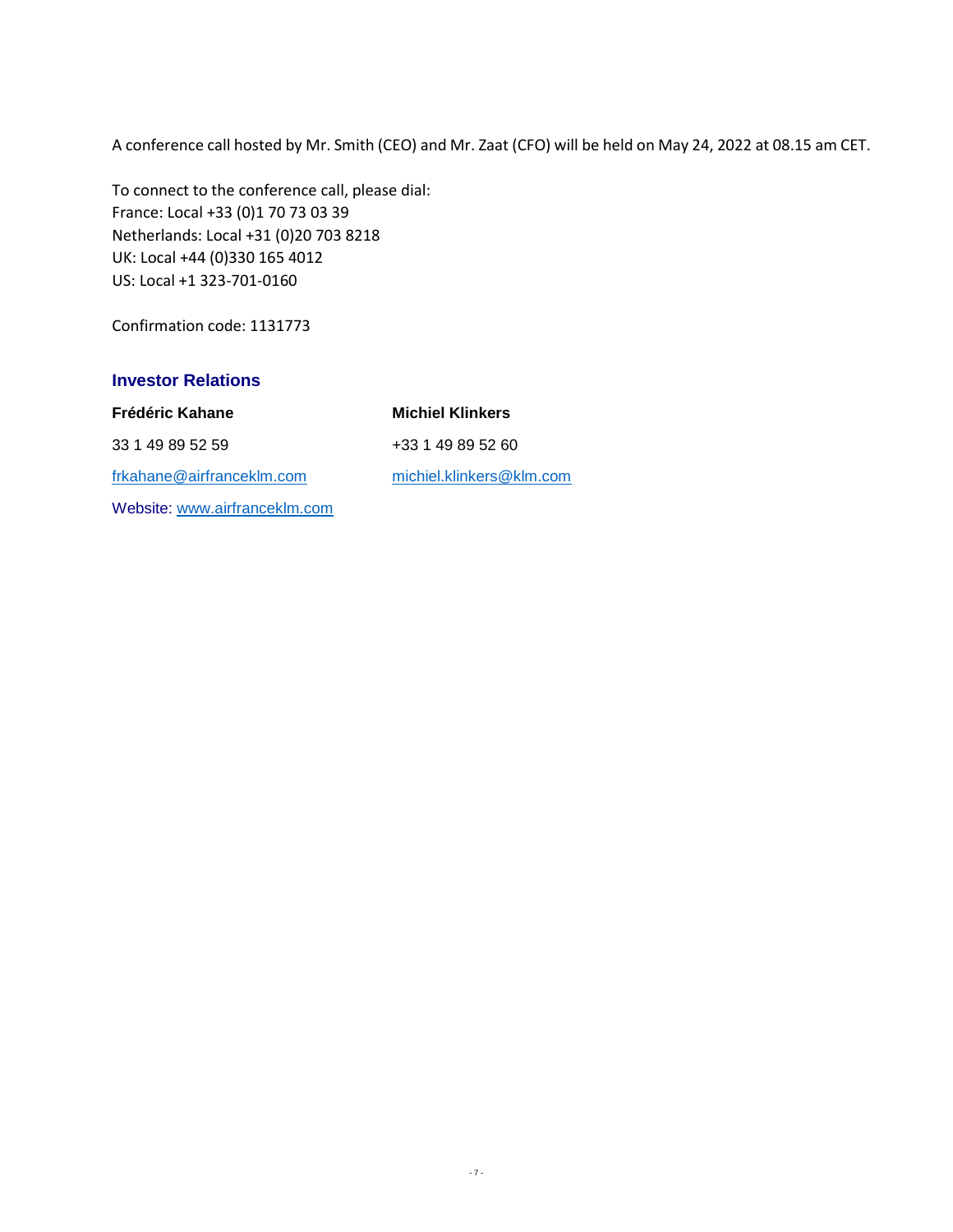#### *IMPORTANT INFORMATION*

*This press release does not constitute an offer to sell nor a solicitation of an offer to buy, nor shall there be any sale of ordinary shares in any state or jurisdiction in which such an offer, solicitation or sale would be unlawful prior to registration or qualification under the securities laws of any such state or jurisdiction.* 

*The distribution of this document may, in certain jurisdictions, be restricted by local legislations. Persons into whose possession this document comes are required to inform themselves about and to observe any such potential local restrictions.* 

*This press release is an advertisement and not a prospectus within the meaning of Regulation (EU) 2017/1129 of the European Parliament and of the Council of 14 June 2017 (as amended, the "Prospectus Regulation"). Potential investors are advised to read the prospectus before making an investment decision in order to fully understand the potential risks and rewards associated with the decision to invest in the securities. The approval of the prospectus by the AMF should not be understood as an endorsement of the securities offered or admitted to trading on a regulated market.*

*With respect to the Member States of the European Economic Area (other than France) and the United Kingdom (each a "Relevant State"), no action has been undertaken or will be undertaken to make an offer to the public of the securities referred to herein requiring a publication of a prospectus in any Relevant State. As a result, the securities may and will be offered in any Relevant State only (i) to qualified investors within the meaning of the Prospectus Regulation, for any investor in a Member State of the European Economic Area, or Regulation (EU) 2017/1129 as part of national law under the European Union (Withdrawal) Act 2018 (the "UK Prospectus Regulation"), for any investor in the United Kingdom, (ii) to fewer than 150 individuals or legal entities (other than qualified investors as defined in the Prospectus Regulation or the UK Prospectus Regulation, as the case may be), or (iii) in accordance with the exemptions set forth in Article 1 (4) of the Prospectus Regulation or under any other circumstances which do not require the publication by Air France KLM of a prospectus pursuant to Article 3 of the Prospectus Regulation and/or to applicable regulations of that Relevant State.* 

*The distribution of this press release has not been made, and has not been approved, by an "authorised person" within the meaning of Article 21(1) of the Financial Services and Markets Act 2000. As a consequence, this press release is only being distributed to, and is only directed at, persons in the United Kingdom that (i) are "investment professionals" falling within Article 19(5) of the Financial Services and Markets Act 2000 (Financial Promotion) Order 2005 (as amended, the "Order"), (ii) are persons falling within Article 49(2)(a) to (d) ("high net worth companies, unincorporated associations, etc.") of the Order, or (iii) are persons to whom an invitation or inducement to engage in investment activity (within the meaning of Article 21 of the Financial Services and Markets Act 2000) in connection with the issue or sale of any securities may otherwise lawfully be communicated or caused to be communicated (all such persons together being referred to as "Relevant Persons"). Any investment or investment activity to which this document relates is available only to Relevant Persons and will be engaged in only with Relevant Persons. Any person who is not a Relevant Person should not act or rely on this document or any of its contents.* 

*This press release may not be published, distributed or transmitted in the United States of America (including its territories and dependencies). This press release does not constitute or form part of any offer of securities for sale or any solicitation to purchase or to subscribe for securities or any solicitation of sale of securities in the United States of America. The securities referred to herein have not been and will not be registered under the U.S. Securities Act of 1933, as amended (the "Securities Act") or the law of any State or other jurisdiction*